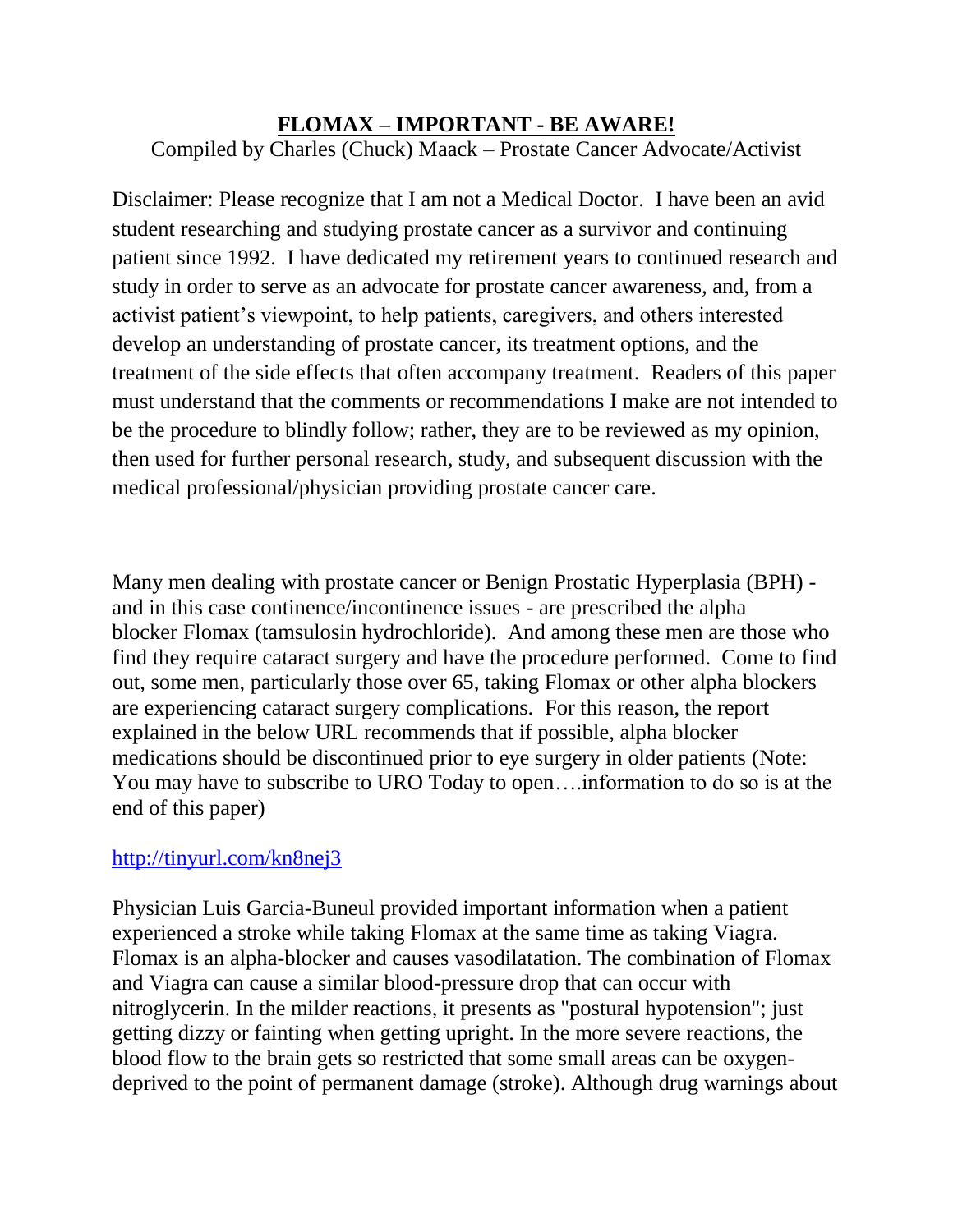using Viagra in conjunction with nitrates or alpha-blockers are given, I don't think that enough emphasis is being placed by those warnings on the more serious consequences of such combinations.

And yet more from Dr. Garcia-Buneul to a patient taking both Flomax and medicine for his heart: "The combination of Flomax and isosorbide mononitrate was most likely to blame for your problems. The mononitrate compound is good for angina because it causes dilatation of the heart's coronary arteries (The pain in angina is because not enough blood is flowing through the coronary arteries). The combination of two vasodilators proved in your case to be a dangerous one. You say: "I felt as if all the blood was draining away from my body, my face taking turning deathly white". In a way, your blood was draining away from your body because when your arteries dilate in large scale, it is as if you would have lost large amounts of blood until the arteries return to their normal diameter. With massive vasodilatation, the brain is the first to feel it, in the form of dizziness, fainting or even thrombosis (stroke). Lying down as you did helps because more blood can flow to your brain in that position."

Retired Ophthalmologist Richard Chenoweth, a prostate cancer patient, provided this very important information: "The "floppy iris" syndrome in patients on Flomax (an alpha-blocker) is well known to ophthalmologists doing cataract surgery. After installing an intraocular lens, constricting the pupil is part of the procedure, since it stabilizes the lens and vitreous behind it, so that the surgeon can then irrigate out the viscous material that is put into the anterior chamber of the eye in order to better slide the intraocular lens into place. Irrigating out this material is necessary in order to prevent postoperative glaucoma. When men take Flomax for urinary retention due to BPH, the usual miotic agents to constrict the pupil don't work. The Flomax ads now state that "you must let your eye doctor know you are on Flomax if you are having cataract surgery". If the cataract surgeon knows the patient is on Flomax, there are alternatives that the surgeon can use that will work during surgery. The obvious solution is to have the patient discontinue Flomax before cataract surgery. I was not aware that this was a particular problem in patients over 65 years of age- I don't know why age would accentuate it, other than most patients taking Flomax are probably over 65 years of age (as are most of those undergoing cataract surgery). A problem with Flomax is that it is only available in sustained release capsules in a relatively large dose; the capsule can't be cut in half to reduce the dose. I couldn't tolerate Flomax for this reason,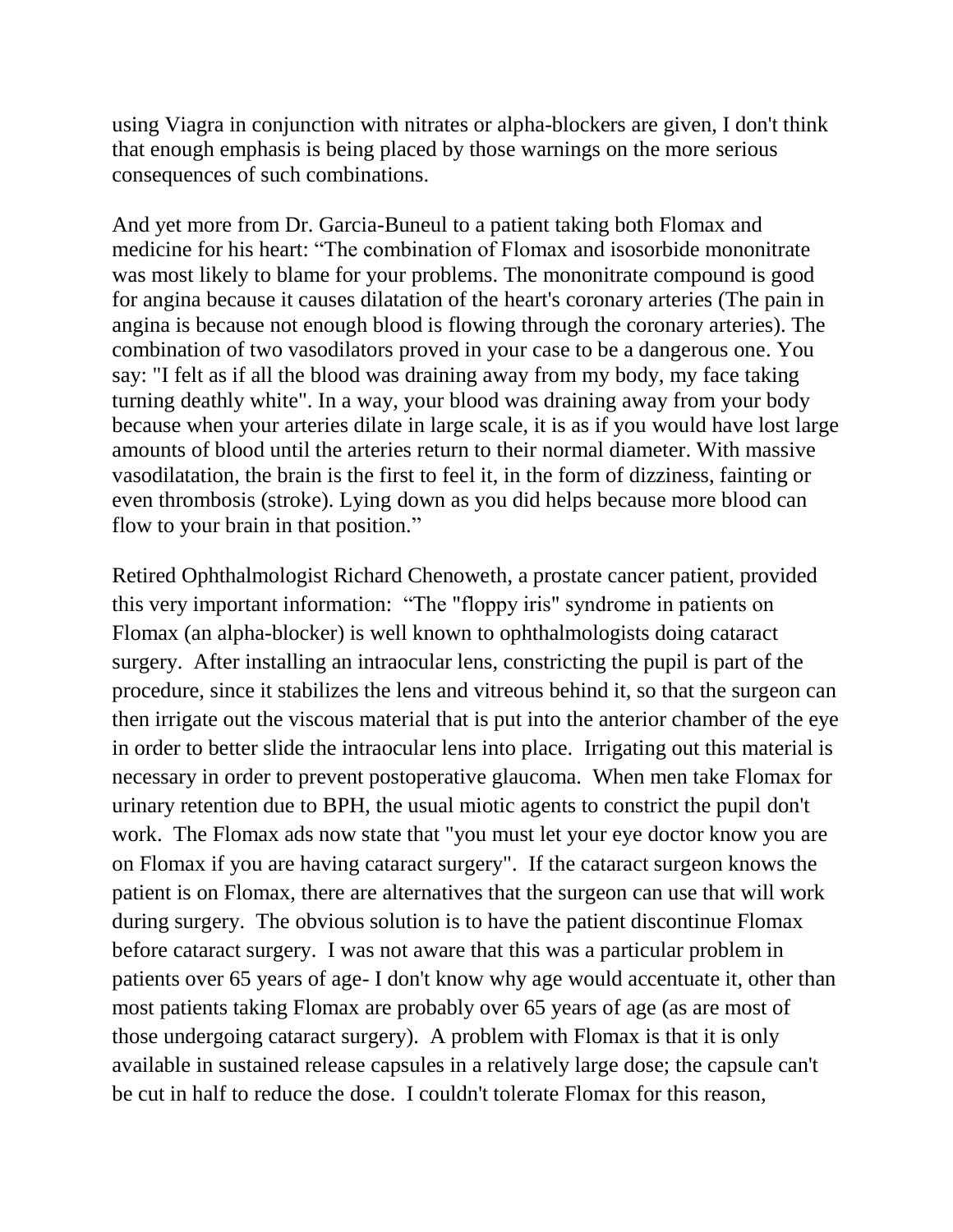because it limited my ability to get my heart rate and cardiac output up to climb hills after taking it (I am an active hiker and hill climber). This is a common problem with active seniors who try Flomax. I take Hytrin (initially 2 mgm, now 4 mgm) at night with success. It reduces the number of times I need to get up to pee at night, and no adverse effects when I go hiking. Hytrin is also sold in sustained release capsules: but, it can be obtained in tablets as low as 1 mgm. My 92 year old uncle (who has never had any prostate surgery, biopsies, or PSA's) does well with 1 mgm of Hytrin at night. If he tries to take 2 mgms, he gets orthostatic hypotension (gets weak and dizzy due to low blood pressure when he sits up). He could never tolerate Flomax- it would be dangerous, and likely cause fainting or worse!"

Here is an interesting read: <http://www.cvpharmacology.com/vasodilator/vasodilators.htm>

And more: The pharmacokinetic interaction between cimetidine and FLOMAX capsules was investigated. The results indicate significant changes in tamsulosin HCI clearance (26% decrease) and AUC (44% increase). Therefore, FLOMAX capsules should be used with caution in combination with cimetidine, particularly at doses higher than 0.4 mg.

Here are other side effects that are possible:

a.. Abnormal ejaculation -- occurring in up to 18.1 percent of people (look up Flomax Sexual Side Effects)

- b.. Runny or stuffy nose -- in up to 17.9 percent
- c.. Dizziness -- in up to 17.1 percent
- d.. Infections, including the common cold or flu -- in up to 10.8 percent
- e.. General body pain -- in up to 8.5 percent
- f.. Back pain -- in up to 8.3 percent
- g.. Diarrhea -- in up to 6.2 percent
- h.. Sore throat -- in up to 5.8 percent.

There are several less common side effects of Flomax that occurred in 1 to 5 percent of people:

- a.. Increased coughing
- b.. Sleepiness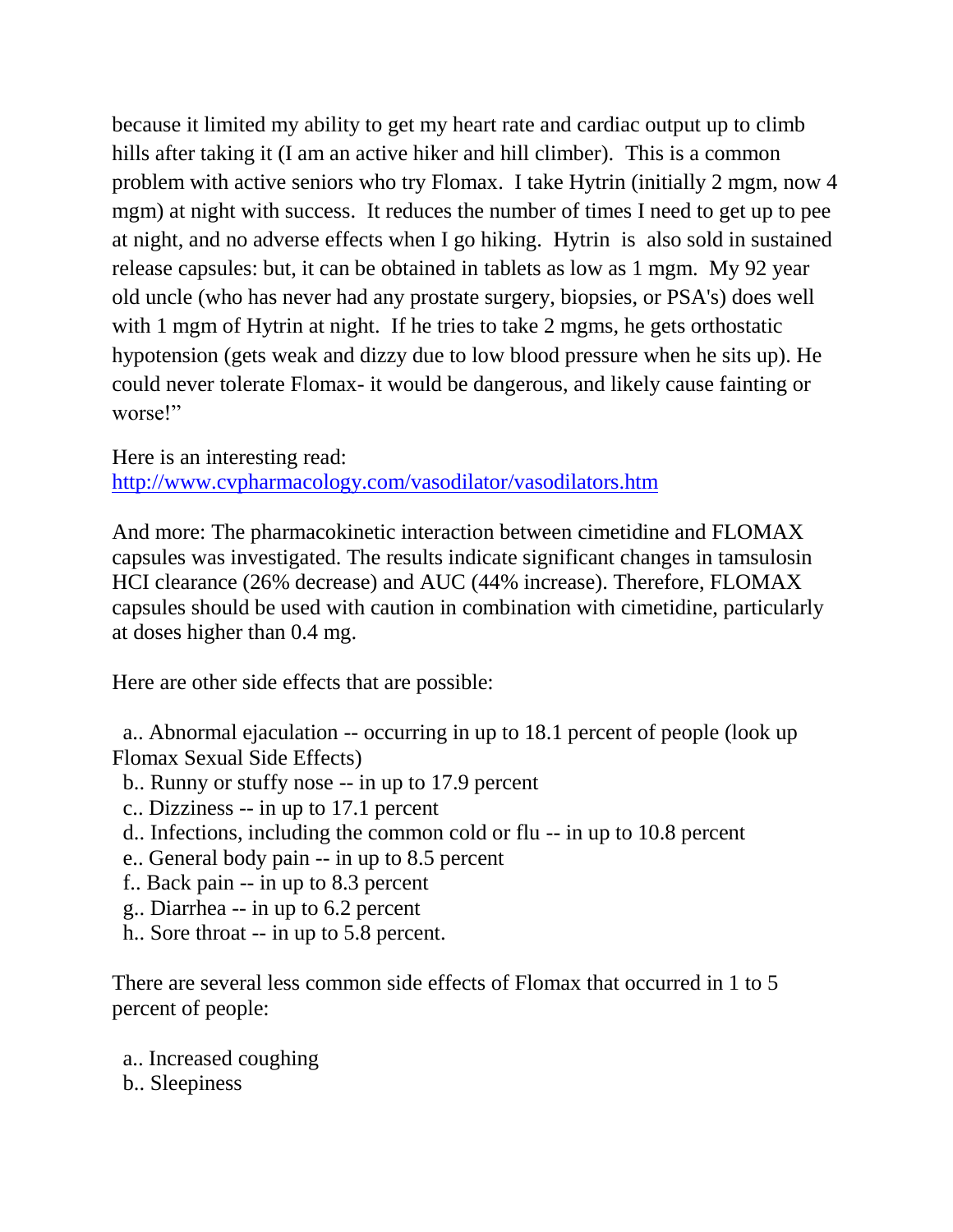- c.. Chest pain
- d.. Upset stomach (nausea)
- e.. Sinus infection (sinusitis)
- f.. Decreased sex drive (libido)
- g.. Blurred vision
- h.. Tooth problems
- i.. Trouble sleeping (insomnia)
- j.. Spinning sensation (vertigo).

And finally, it is **IMPORTANT** to read and heed:

## **FDA WARNING/REGULATORY ALERT**

**Note from the National Guideline Clearinghouse**: This guideline references a drug(s) for which important revised regulatory and/or warning information has been released.

On November 22, 2005, Boehringer Ingelheim and the U.S. Food and Drug Administration (FDA) notified healthcare professionals of revisions to PRECAUTIONS and ADVERSE REACTIONS sections of the prescribing information for Flomax, indicated for the treatment of the signs and symptoms of benign prostatic hyperplasia (BPH). A surgical condition termed Intraoperative Floppy Iris Syndrome (IFIS) has been observed during phacoemulsification cataract surgery in some patients treated with alpha-1 blockers including Flomax. Most of these reports were in patients taking the alpha-1 blocker when IFIS occurred, but in some cases alpha-1 blocker had been stopped prior to surgery. It is recommended that male patients being considered for cataract surgery, as part of their medical history, be specifically questioned to ascertain whether they have taken Flomax or other alpha-1 blockers. If so, the patient's ophthalmologist should be prepared for possible modifications to their surgical technique that may be warranted should IFIS be observed during the procedure. See the [FDA Web site](http://www.fda.gov/medwatch/safety/2005/safety05.htm#Flomax) for more information.

## **Subscribing to URO TODAY**

If not a subscriber to URO TODAY newsletters and you click on a URO TODAY URL to read one of their papers, you will likely be asked to register. Or, if you want to subscribe anyway, go to [http://www.urotoday.com/.](http://www.urotoday.com/) When you do, follow these directions and once subscribed you will gain access to the abstracts of most all their papers and future URO TODAY daily newsletters: